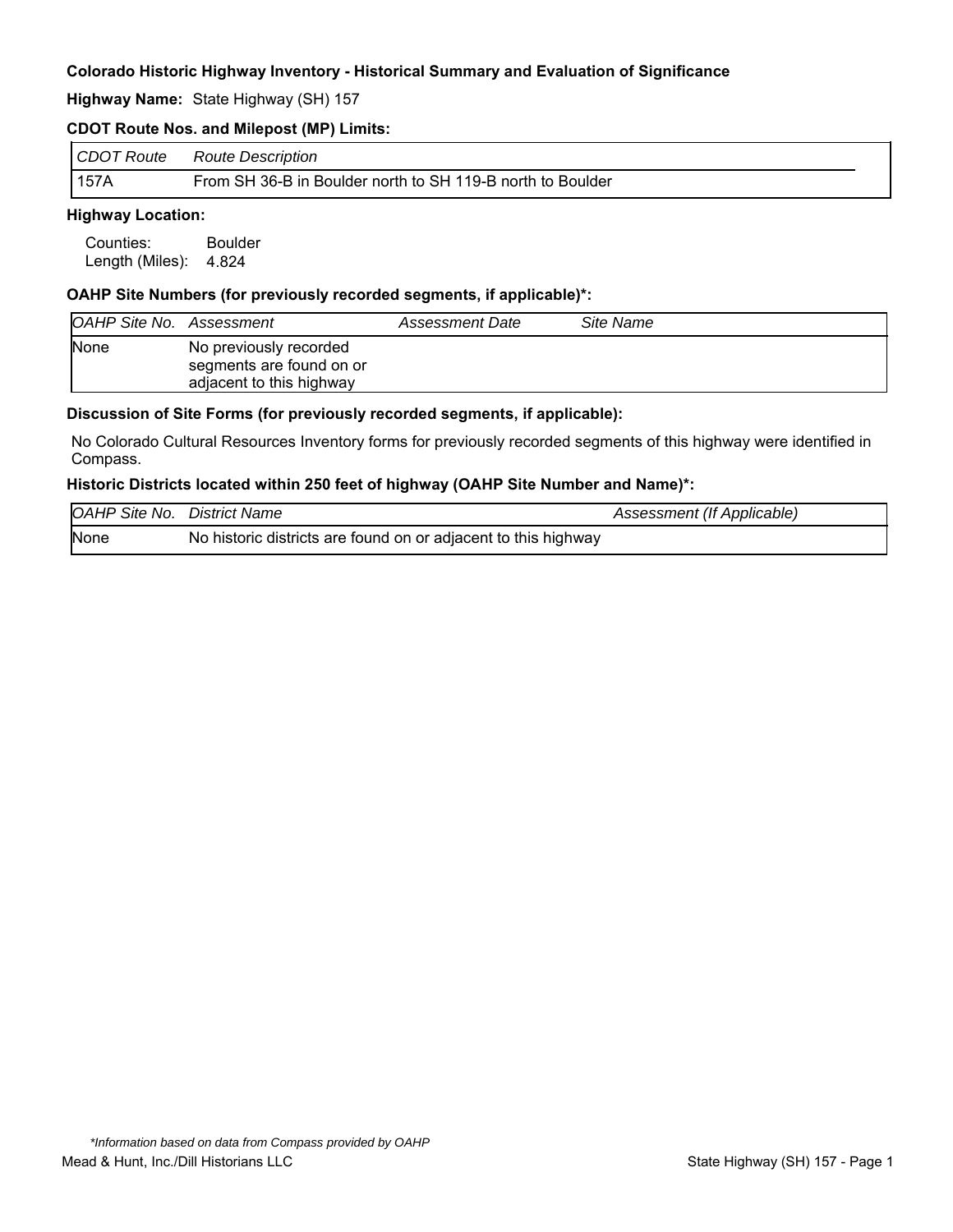#### **Highway Name:** State Highway (SH) 157

## **Historical Data:**

SH 157 extends for 4.824 miles, connecting to SH 119 (Diagonal Highway) on the north, leading to the Longmont area; and connecting to U.S. Highway (US) 36 on the south to Denver. It is known locally as the Foothills Parkway.

SH 157 was first projected to be built by the Colorado Department of Transportation in 1971, but the first phase from US 36 north to Baseline was not complete until 1975. The segment from Baseline to SH 7 was complete by 1980. The segment from SH 7 to Pearl Street was complete by 1984 and to Valmont by 1988. The final segment to SH 119 was complete in 1989 (Salek).

There have been changes to the highway with a recent addition of a third lane, adding more bicycle access, and reducing the size of the median of the highway. SH 157 provides a north-south transportation corridor and access for the suburban neighborhoods on the eastern edge of the city Boulder.

A review of sources did not reveal that this route represents important road engineering achievement, or that it served to provide an important connection to markets or facilitated development related to the growth of the northwestern Denver metropolitan area. It is a limited access, multiple lane, divided highway/freeway connecting Highway 119 and Boulder and US 36 to Denver. Freeways are one of the property subtypes identified in the Colorado State Roads and Highways MPS; however, this road does not meet the National Register Criteria for Evaluation because it is less than 50 years in age and does not possess exceptional importance under Criterion Consideration G (Autobee and Dobson-Brown 2003: F10-11).

(Unless otherwise indicated, sources used in the preparation of this section included state highway maps, the Highways of Colorado by Matthew Salek, Highways to the Sky: A Context and History of Colorado's Highway System, Colorado State Roads and Highways, National Register of Historic Places Multiple Property Submission, plans in the Online Transportation Information System (OTIS), and site forms for previously surveyed resources in Compass when available.))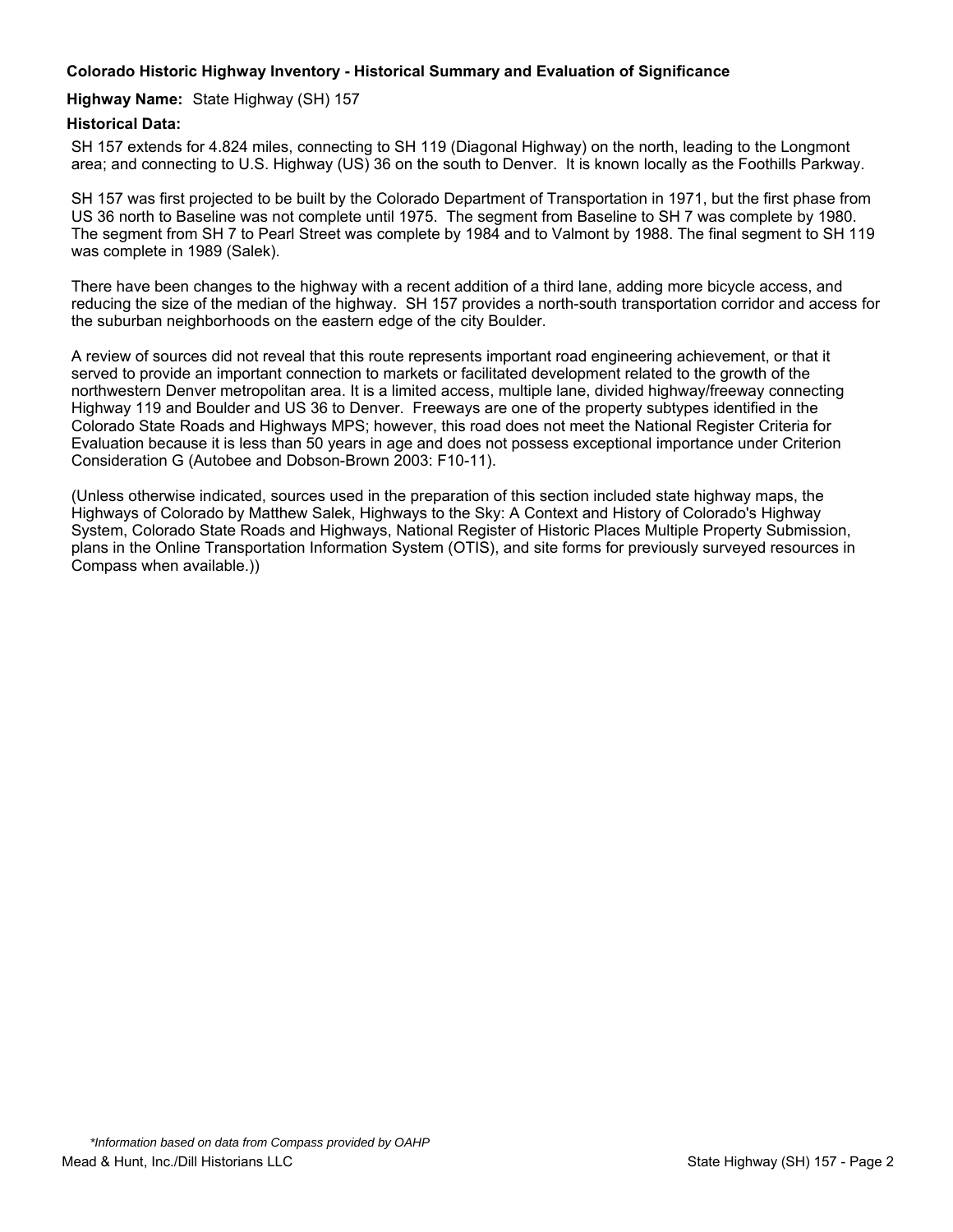**Highway Name:** State Highway (SH) 157

## **Not Significant - No historical significance identified**

**Significant - Historical significance identified (see details below)** 

## **Property Type and Areas of Significance:**

A detailed explanation why this highway possesses historical significance is provided in the Significance Statement below.

## **Cultural:**

Criterion A specific requirements

- $\Box$  Early and/or prominent project of the Colorado Highway Department (Transportation)
- $\Box$  Association with a significant event (If applicable, the Area of Significance is indicated in the statement of significance below)
- □ Association with federal work relief programs (Politics/Government)

## Criterion C specific requirements

 $\Box$  Representative example (Transportation)

## **Engineering:**

## Subtypes

□ Farm-to-Market Road

 $\Box$  Limited Access, Multiple-Lane, Divided Highway/Freeway

 $\Box$  Highway Bypass

Criterion A specific requirements

 $\Box$  Early and/or prominent project of the Colorado Highway Department (Transportation)

 $\Box$  Association with a significant event (If applicable, the Area of Significance is indicated in the statement of significance below)

 $\Box$  Association with federal work relief programs (Politics/Government)

Criterion C specific requirements

 $\Box$  Representative example (Transportation)

 $\Box$  Engineering achievement (Engineering)

## **Aesthetic:**

Criterion A specific requirements

- $\Box$  Early and/or prominent project of the Colorado Highway Department (Transportation)
- $\Box$  Association with a significant event (If applicable, the Area of Significance is indicated in the statement of significance below)
- $\Box$  Association with federal work relief programs (Politics/Government)

#### Criterion C specific requirements

- $\Box$  Representative example (Transportation)
- $\square$  Engineering achievement (Engineering)
- $\square$  Landscape architecture (Landscape Architecture)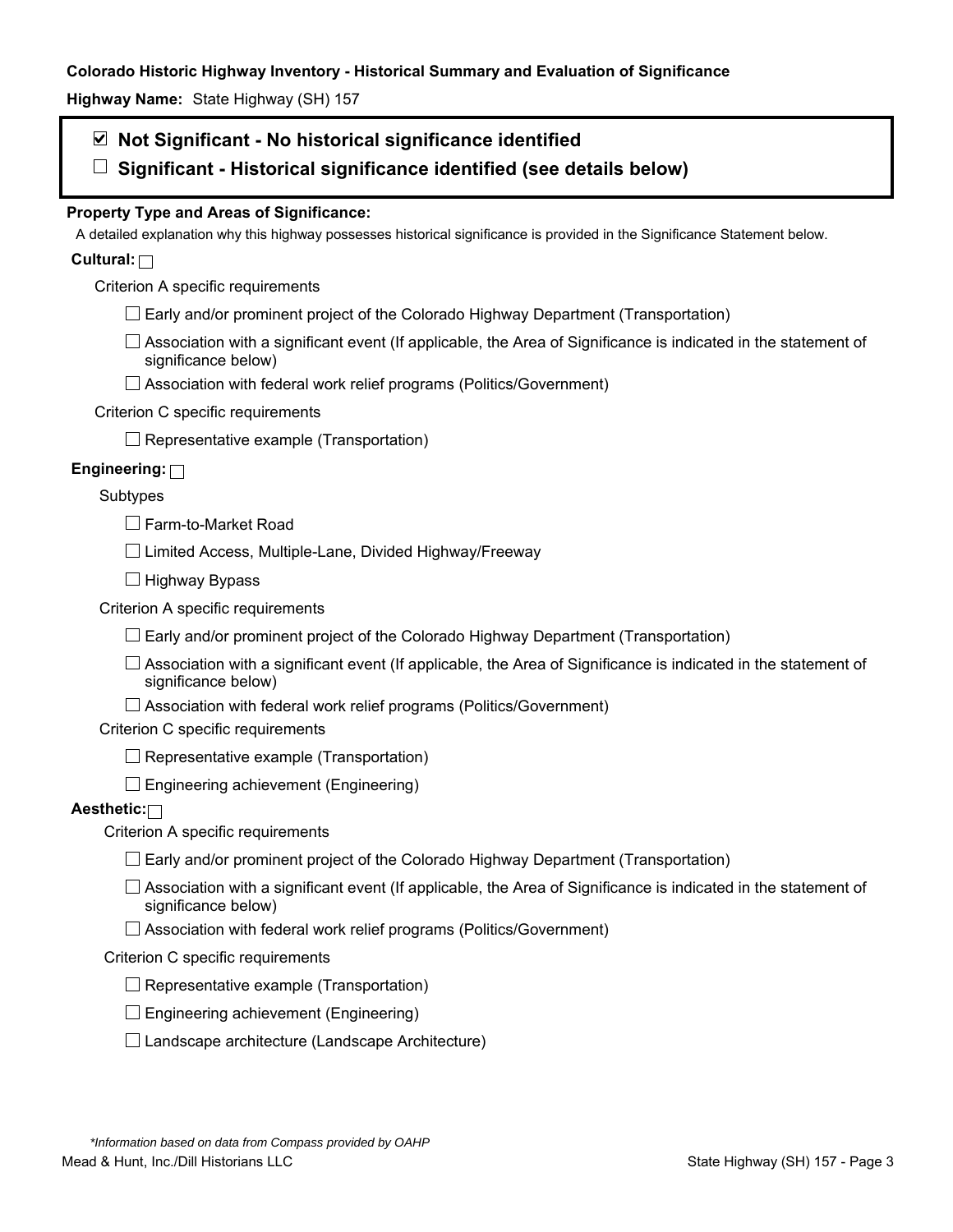**Highway Name:** State Highway (SH) 157

## **Historic periods of highway construction:**

 $\Box$  Pre-territorial (pre-1861)

 $\Box$  Territorial and pre-automobile state roads (1861-1890)

 $\Box$  Automobile age (1890-1930)

 $\Box$  Depression and World War II (1930-1945)

 $\Box$  Postwar Interstate Era (1945-1973)

 $\Box$  Completion and Augmentation of Interstate System (1973-2000)

#### **Level of Significance:**

 $\Box$  Local

 $\Box$  State

 $\square$  National

#### **Significance Statement:**

SH 157 is classified as an Engineered Route under the classification system in the MPS.

As an Engineered Route, SH 157 does not possess significance under Criterion A. Research failed to indicate this highway has a direct association with a historical theme important in Colorado history, or that it represents an early or prominent road construction project of the Colorado Highway Department. Construction of the highway extended from 1971-1989; as such, it is not yet 50 years in age and is not considered to be of exceptional importance to qualify under Criteria Consideration G. This highway does not possess significance under Criterion A, B, C or D.